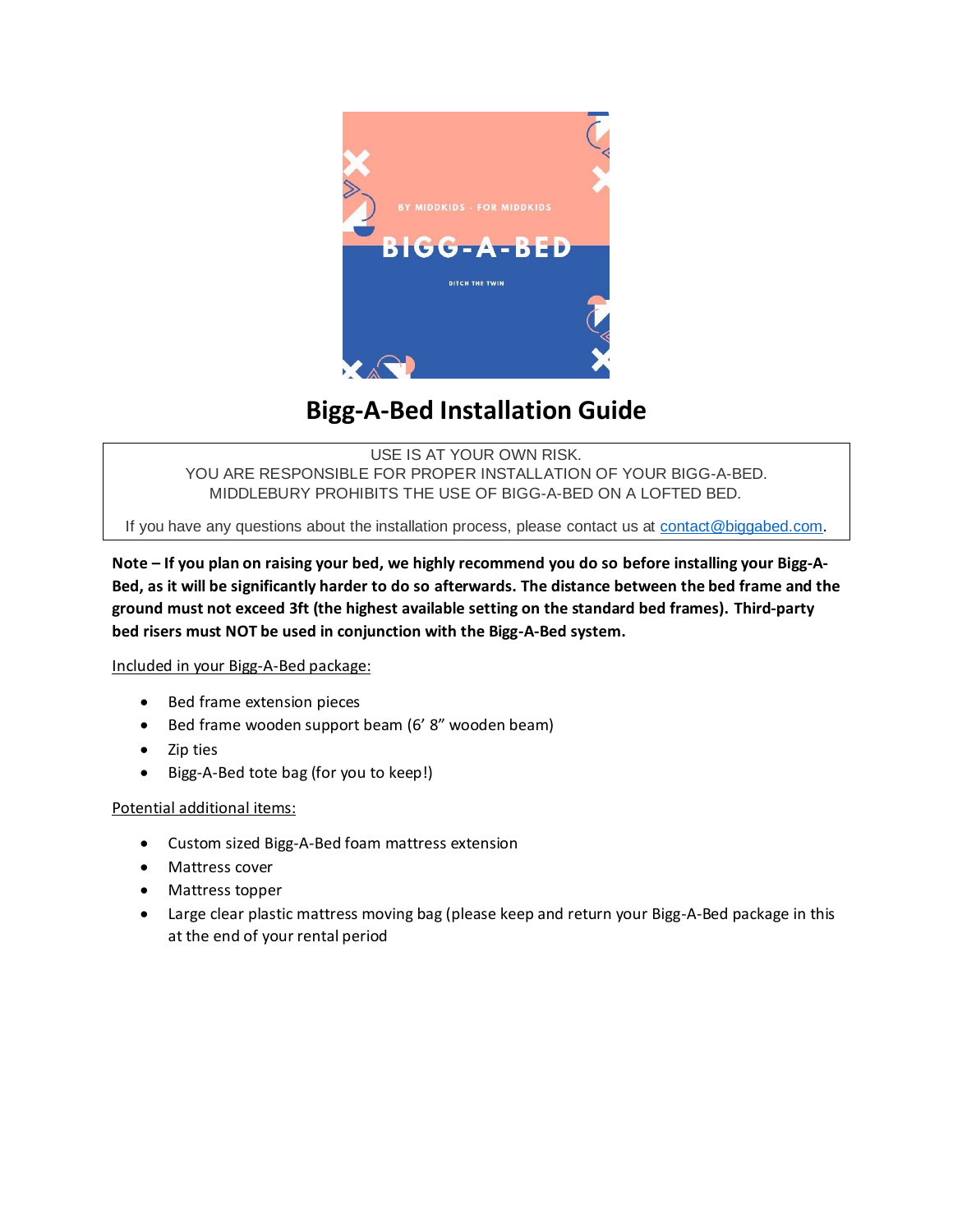### **Instructions**

1. **Pictured:** attachment piece and extension piece.



**2. Pictured:** Extension pieces attached to the bed frame and wooden support beam placed on extension pieces.

Place the extension pieces evenly across the length of the bed, as pictured. **Extension pieces must be attached to the wall-facing side of the bed.** The wooden support beam should be placed with the outer edge approximately 4" from the end of the extension piece and should be installed parallel to the long side of the bed frame. The ends of the wooden support beam will align with the ends of the bed.

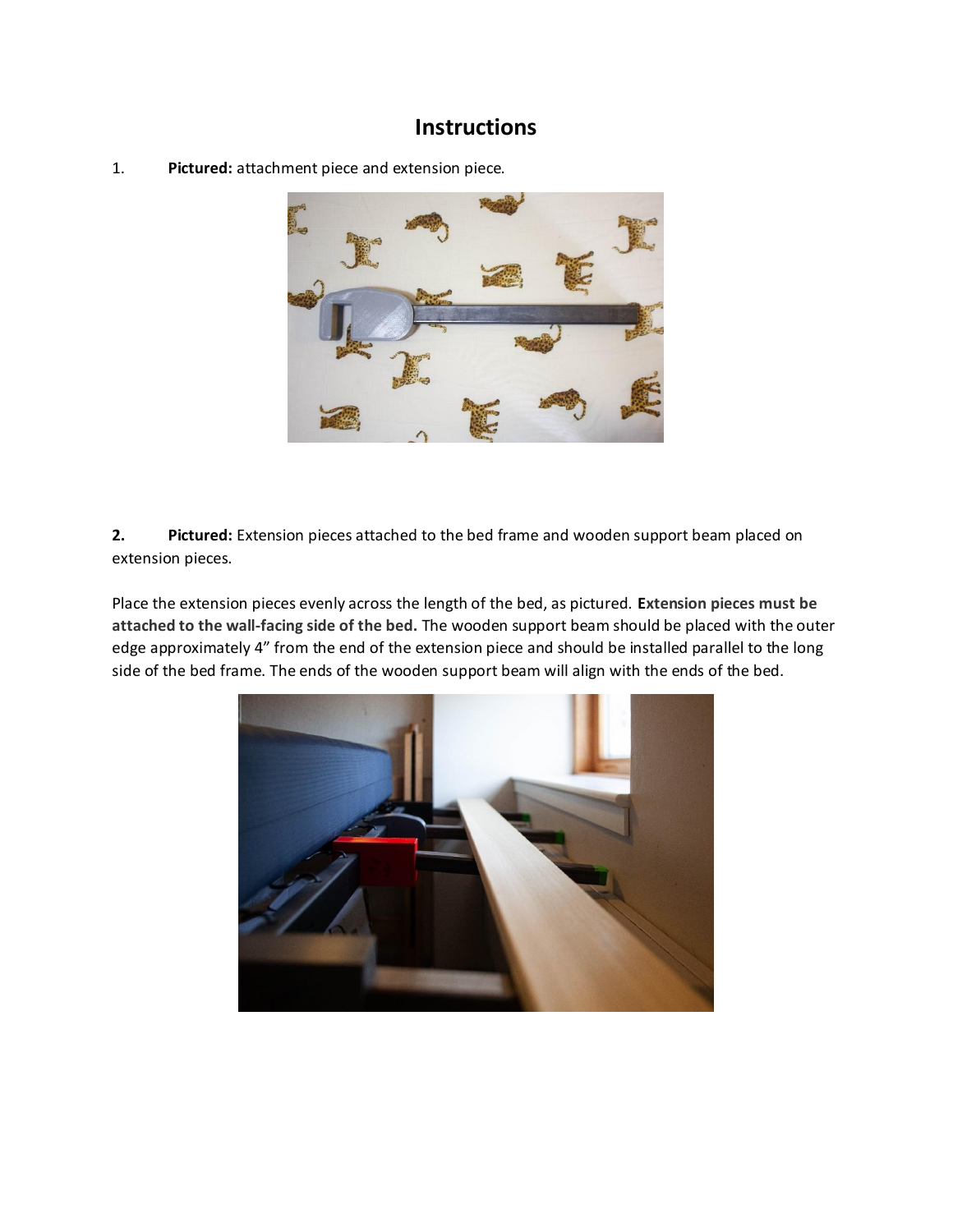

3. **Pictured:** a zip tie wrapped around the extension and support piece.

Wrap the zip tie diagonally around both the metal extension and wooden support beam. **Ensure that the zip tie is pulled tightly, and that the sharp leftover length of the zip tie is not sticking up.** 

Do the same thing across the other diagonal with another zip tie.

Follow step 4 for all extension pieces on the frame.



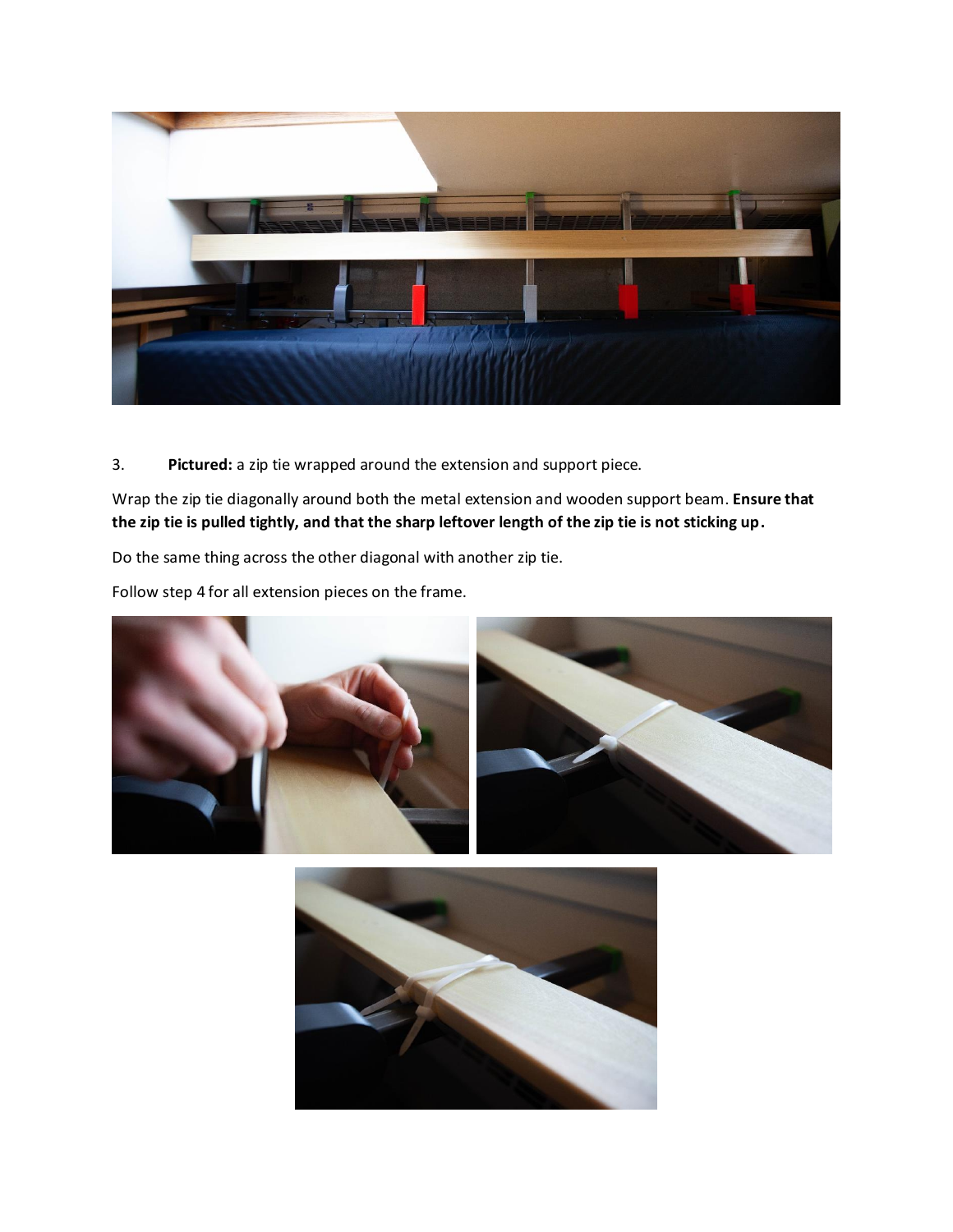### **IF YOU PURCHASED THE "JUST A BIGG-A-BED" PACKAGE, YOUR SETUP IS COMPLETE. IF YOU PURCHASED THE "MIDD KID BIGG-A-BED" PACKAGE, CONTINUE TO STEPS 5 - 9.**

4. **Pictured:** the college provided mattress moved onto the Bigg-A-Bed Support Frame.

Move your college provided mattress into position on top of the Bigg-a-Bed support frame. It should be directly against the wall.



5. **Pictured:** the Bigg-A-Bed foam placed onto the bed frame.

Place the Bigg-A-Bed foam onto the empty space on the college bed frame. Adjust the foam so that it is flush with the college provided mattress.

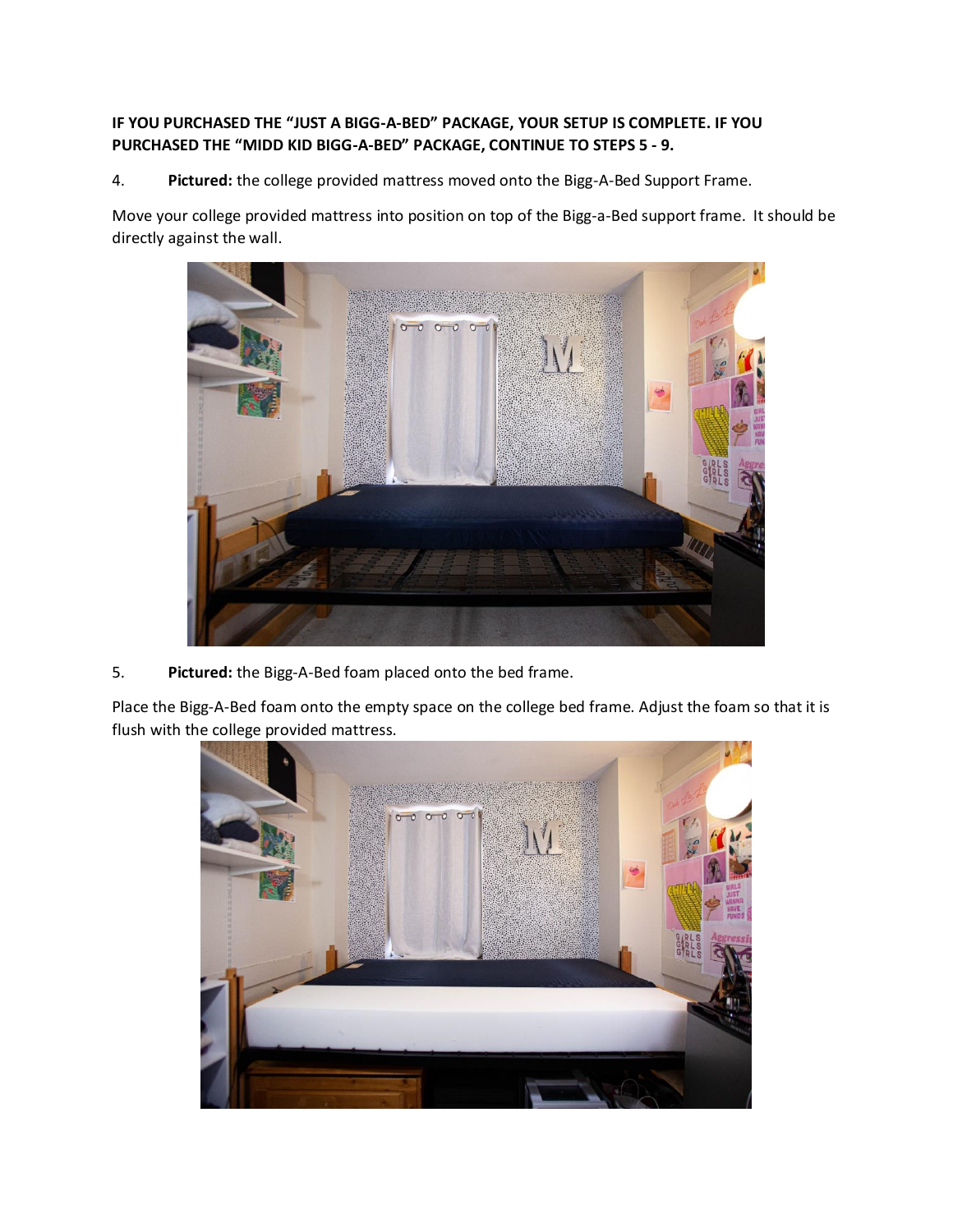6. **Pictured:** Bigg-A-Bed mattress topper on top of the Full-XL sized bed.

Place your personally owned or Bigg-A-Bed mattress topper over the Bigg-A-Bed foam and the college provided mattress.



#### 7. **Pictured:** mattress cover on the Full-XL Bigg-A-Bed.

Install the Bigg-A-Bed provided mattress cover over the dorm mattress, Bigg-A-Bed foam insert, and mattress topper. For ease of installation, slide it on from the top of the bed and place the zipper at the bottom. This is easier to do with two people.